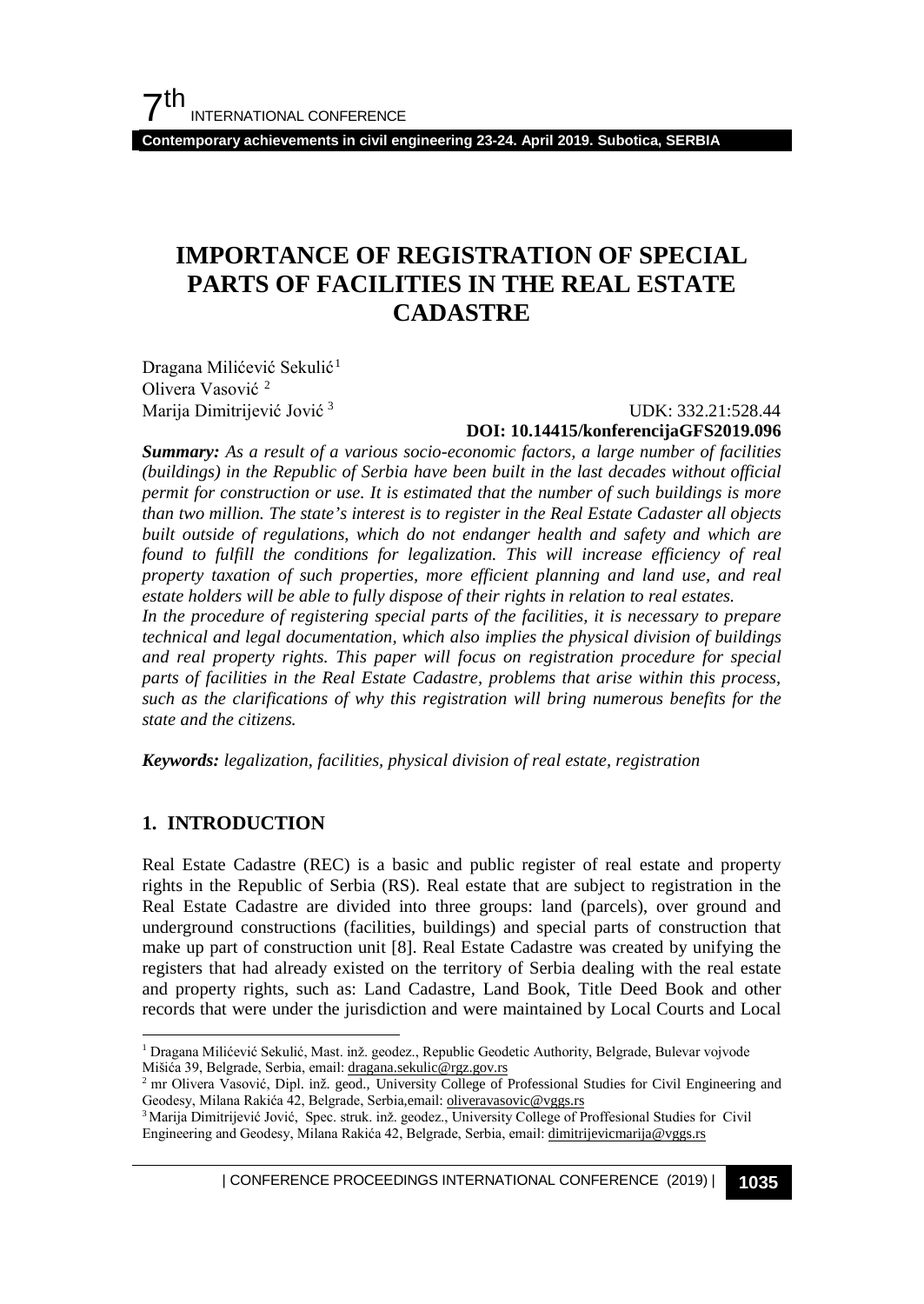# $\overline{\phantom{a}}$ . МЕЂУНАРОДНА КОНФЕРЕНЦИЈА

#### **Савремена достигнућа у грађевинарству 23-24. април 2019. Суботица, СРБИЈА**

Administration in charge of real property registration. The process of unifying all existing registers and records of real estate and pertaining property rights was initiated in 1988 by the adoption of the *Law on State Survey and Cadastre and Registration of Real Property Rights*, but the biggest work in this area was done in the period 2004-2012, during the implementation of the Project financed by World Bank loan named: "Real Estate Cadastre and Registration Project in the Republic of Serbia". The establishment of the Real Estate Cadastre on the territory of the Republic of Serbia required maximum engagement of administrative capacities of the state body in charge of state survey and cadastre, i.e. Republic Geodetic Authority (RGA), as well as international financial assistance, because of the importance of this register for the Republic of Serbia and the society as a whole.

One of the basic principles of the Real Estate Cadastre is the principle of reliability (trust), according to which "data on real estate entered into the Real Estate Cadaster is deemed to be correct and trustworthy, and no one shall bear harmful consequences for relying on such registered data." [8]. The frequently asked question is: "Does the Real Estate Cadastre contain data on all real estate in the territory of the Republic of Serbia?". Unfortunately, the answer is negative. It is publicly known information that even today in the 21st century, there is a large number of real properties in Serbia that are not registered in the Real Estate Cadastre.

There are numerous reasons for not having up-to-date data in the Real Estate Cadastre and some of them are: the inability to harmonize data when merging different registers and real estate records at the stage of establishment of the Real Estate Cadastre; nonexistence of accurate records concerning real estate and property data that were transferred from previously existing registers; the duration of the procedure of establishment of the Real Estate Cadastre; lack of interest of holders of real property rights for their registration in the Real Estate Cadastre; non-application of enforcement measures for not registering changes of real property in the Real Estate Cadastre and many others. The biggest problem that led to out-of-date Real Estate Cadastre is the construction of facilities that are built contrary to the legal provisions regulating construction, so called "illegal construction", which cannot be registered into the Real Estate Cadastre without previously obtaining permits from the authorities in charge of urban planning and construction.

The period when the illegal construction was the most intense, the nineties of the last century, coincided with the beginning of the establishment of the Real Estate Cadastre, that is, the unique register of real estate and property rights on them. Even assuming that there was an interest in the construction of facilities in accordance with the legal regulations and registration of their proprietary rights into the real property registers at the time, the question arises: "Whether the state had administrative and financial capacities at the time to maintain registers or real estate and property rights data and solve numerous social, political and other issues that were imposed in that period?". In this paper the problems which the state is struggling to overcome in this area will be indicated, as well as the procedures that are used in the process to overcome them.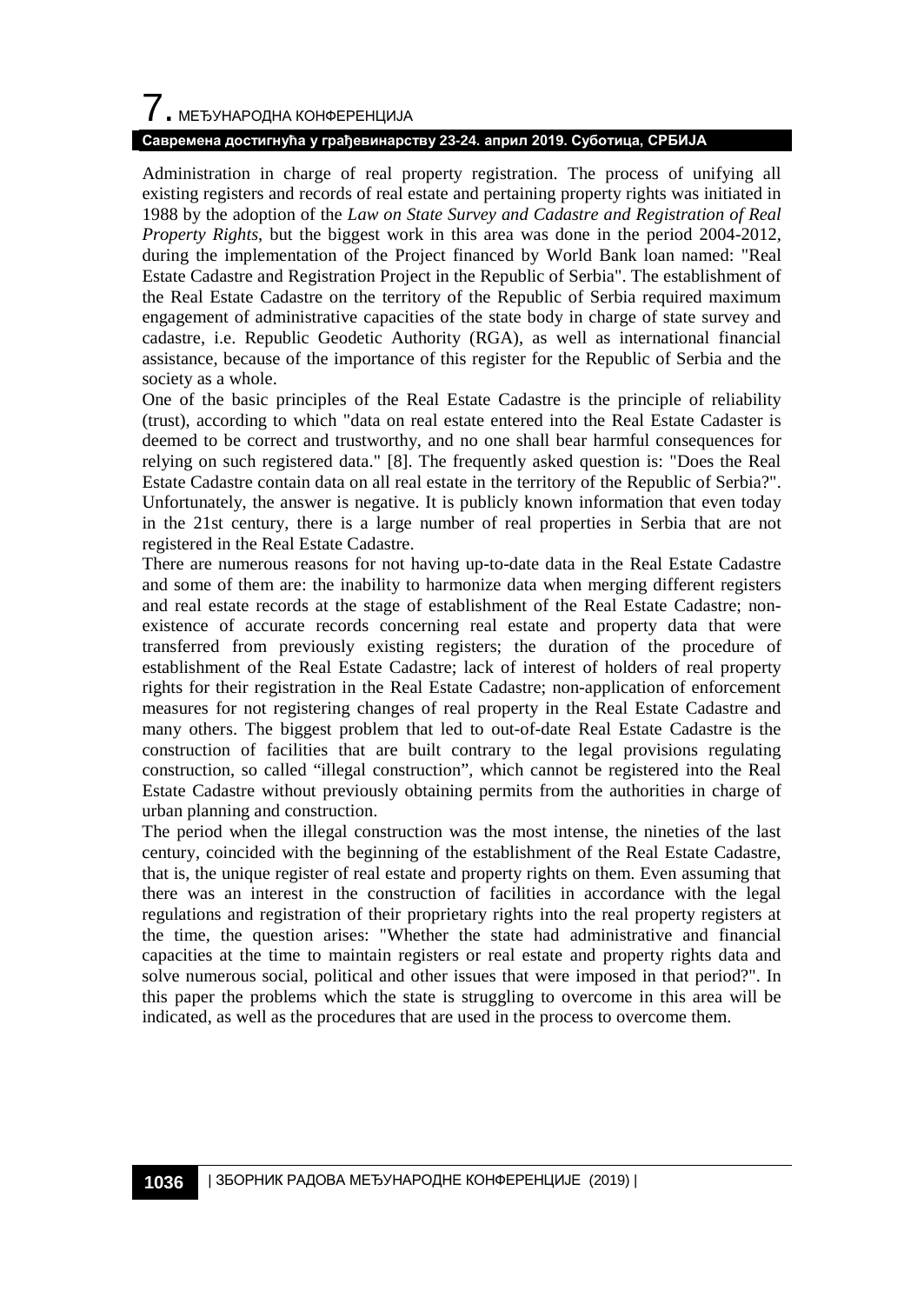**Contemporary achievements in civil engineering 23-24. April 2019. Subotica, SERBIA**

## **2. LEGISLATION OF BUILDINGS**

The last decade of the 20th and the beginning of the 21st century in the Republic of Serbia was marked with numerous challenges when it comes to construction and registration of properties in the Real Estate Cadastre. Construction was intensified, but at the same time, disregard of standards, regulations and conditions for construction was noted, which, in this area, led to consequences whose rehabilitation requires significant resources and efforts.

Migration of population to larger cities, as well as increase in the number of inhabitants by immigration from the war-affected areas, can be considered as social reasons for the appearance of urban disorder. Under circumstances, when it was necessary to provide accommodation for thousands of emigrants, it appears that unplanned construction was the least concern of the population and the state. At the time, the socio-economic reasons for unplanned construction were: lengthy and complicated procedure for issuing building permits and inability of state and local administration to cope with the sheer number of permit requests which led to people starting construction without permits in order to secure a place to live; and lack of enforcement of regulations pertaining to oversight of ongoing construction by building inspection in charge of checking building permits which resulted in popular opinion that building permit is not necessary for building construction.

From today's point of view, one could argue that there was a tacit consent of the state for unplanned construction. In conditions when the number of inhabitants and the need for construction have been suddenly increased, the state has faced the problem of lack of planning documentation which is the base for planning and construction. In spite of this, there was evident lack of coordination of work among state authorities, as well as the length of the initiated procedures for obtaining a construction and other permits and unsystematic solution for problems observed, which can be considered as organizational problems that led to the formation of settlements that do not meet the basic urban conditions. Settlements were built without plan; numerous buildings did not have street access; it happened that several buildings shared the same connection to electrical power and water supply; the sewerage network was not developed at all; the roads network did not meet the design requirements nor the needs of the occupants; nonexistence of facilities such as schools, markets, health centers, green spaces, etc.

In the past, there were several attempts to prevent illegal construction and to legislate already existing illegally constructed buildings, but the impression is that these actions did not have significant effects. The last measure of the Serbian Government is the adoption of the *Law on Legalization of Buildings* in November 2015, with the goal to bring all illegally constructed buildings into the legal flows. This Law governs the conditions, procedure and manner of legalization of buildings, or parts of buildings built without a building permit (illegally constructed buildings) i.e. issuing, conditions, manner and procedure for issuing of use permits or post factum building permits, legal consequences of legalization, as well as other issues significant for legalization of buildings, part of buildings and underground and over ground utilities if, due to the technical characteristics and position, they represent independent facilities. [9].

The legal base for the legalization of facilities is also the *Law on Planning and Construction (LPC)*, which regulates, in more detail: the development and use of construction land and construction of buildings; carrying out supervision over the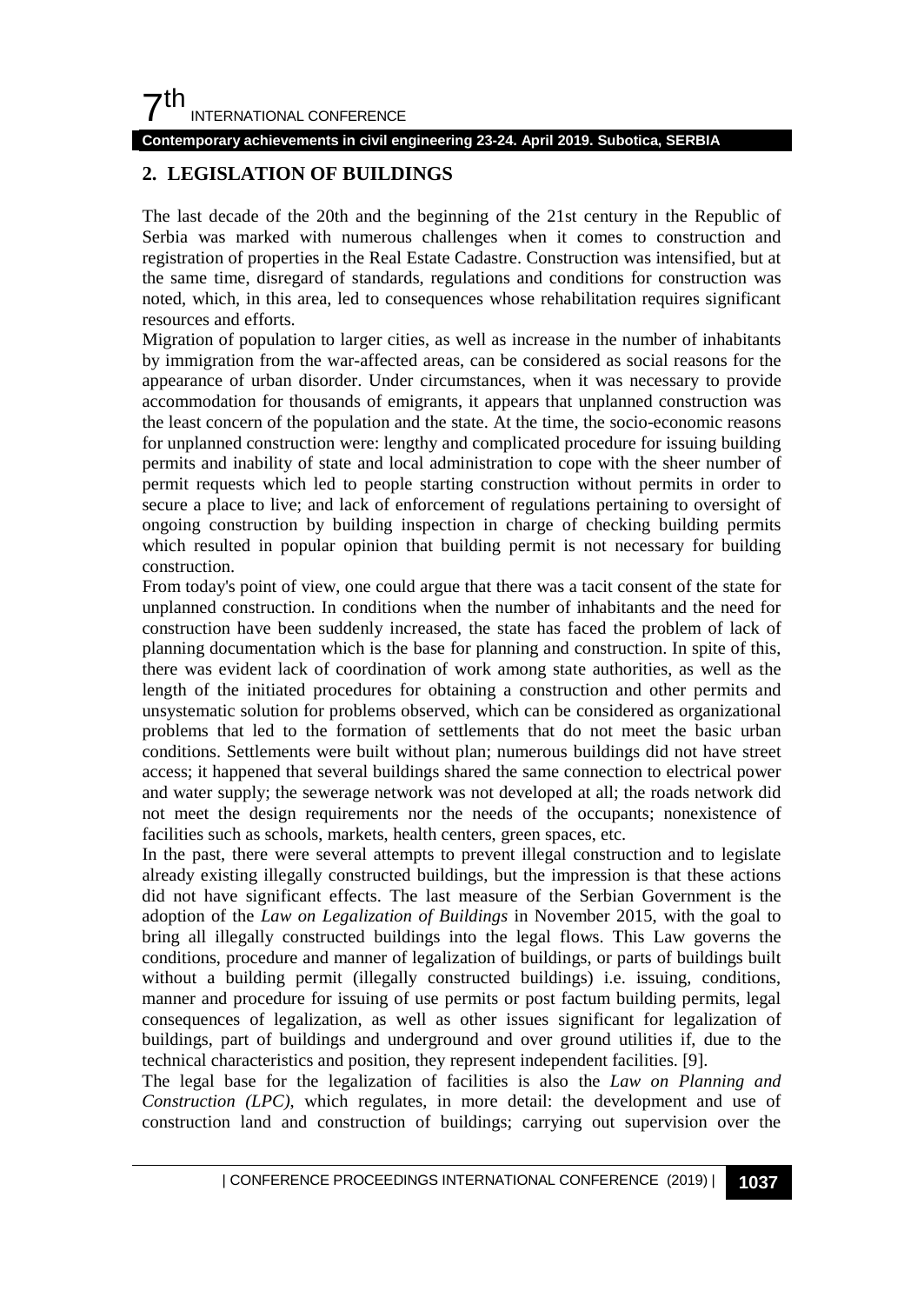# $\overline{\phantom{a}}$ . МЕЂУНАРОДНА КОНФЕРЕНЦИЈА

#### **Савремена достигнућа у грађевинарству 23-24. април 2019. Суботица, СРБИЈА**

application of this Law and supervisory inspections; other issues of significance in the development of space, landscaping and use of construction land, and the construction of buildings [10]. According to LPC, planning documents are Spatial and Urban plans, which constitute the planning documents of spatial planning and development in the Republic of Serbia and represent the basis for the legalization of buildings. Another basis for legalization of buildings are also the laws related to the management and protection of water, land, forests, environmental protection, historical sites, protected areas, as well as numerous other legal regulations and bylaws, which must be taken into consideration when considering the conditions for legalization of buildings.

According to the data available on the portal of the Ministry of Construction, Transport and Infrastructure (hereinafter: MCTI) (retrieved on February 22, 2019) [2], and under the assumption that this information is correct, the number of buildings built in contravention of the *Law on Planning and Construction* is more than 2 million, of which the highest number are residential buildings - 45.9%

| <b>Type of facility</b> | <b>Number</b> | $\frac{0}{0}$ |  |
|-------------------------|---------------|---------------|--|
| Residential             | 940.656       | 45.9          |  |
| <b>Business</b>         | 36.612        | 1,8           |  |
| Residential - business  | 18.918        | 0.9           |  |
| Commercial              | 17.470        | 0.9           |  |
| Auxiliary               | 711.450       | 34,7          |  |
| Economy                 | 242.475       | 11,8          |  |
| Production (Industrial) | 9.260         | 0.5           |  |
| Other                   | 18.594        | 0.9           |  |
| <b>Total</b>            | 2.050.614     | 100           |  |

*Table 1*. *Illegally built facilities in RS according to MCTI (22.02.2019.) [3]*

The largest number of illegally constructed buildings is in Belgrade administrative district (13%), then in Mačva (9.8%) and South Banat (5.5%) districts, while the fewest recorded illegal facilities are in district of Pirot (0.5%). On the basis of the recorded illegal facilities, Local municipal administration authorities responsible for urban planning issue Demolition Decisions for all illegally constructed buildings, which are submitted to the ministry in charge of construction affairs (i.e. MCTI), as well as the governmental authority in charge of state survey and cadastre (i.e. Republic Geodetic Authority). Republic Geodetic Authority uses Demolition Decisions delivered by administration authorities in charge of planning and construction to map all the land parcels where illegally constructed buildings covered by delivered Decisions are located. This data is publicly available on the National Geoportal called *GeoSrbija.*

*Figure 1* shows a part of the orthophoto image of the territory of the Municipality of Veliko Gradiste, where RGA identified cadastral parcels (marked in red color) on which the buildings covered by Demolition Decisions were identified and recorded. With the cooperation between the RGA and the MCTI, in order to establish the Register of the issued Demolition Decisions for illegally constructed buildings, a software tool for recording the Demolition Decisions was made. This software was made with the purpose to centralize the issued Demolition Decisions and to enable the local self-governments to quickly and precisely search the database of decisions made. Demolition Decisions are entered into the Register of Demolition Decisions on the basis of the cadastral municipality, the number and sub-number of the cadastral parcel and type of illegal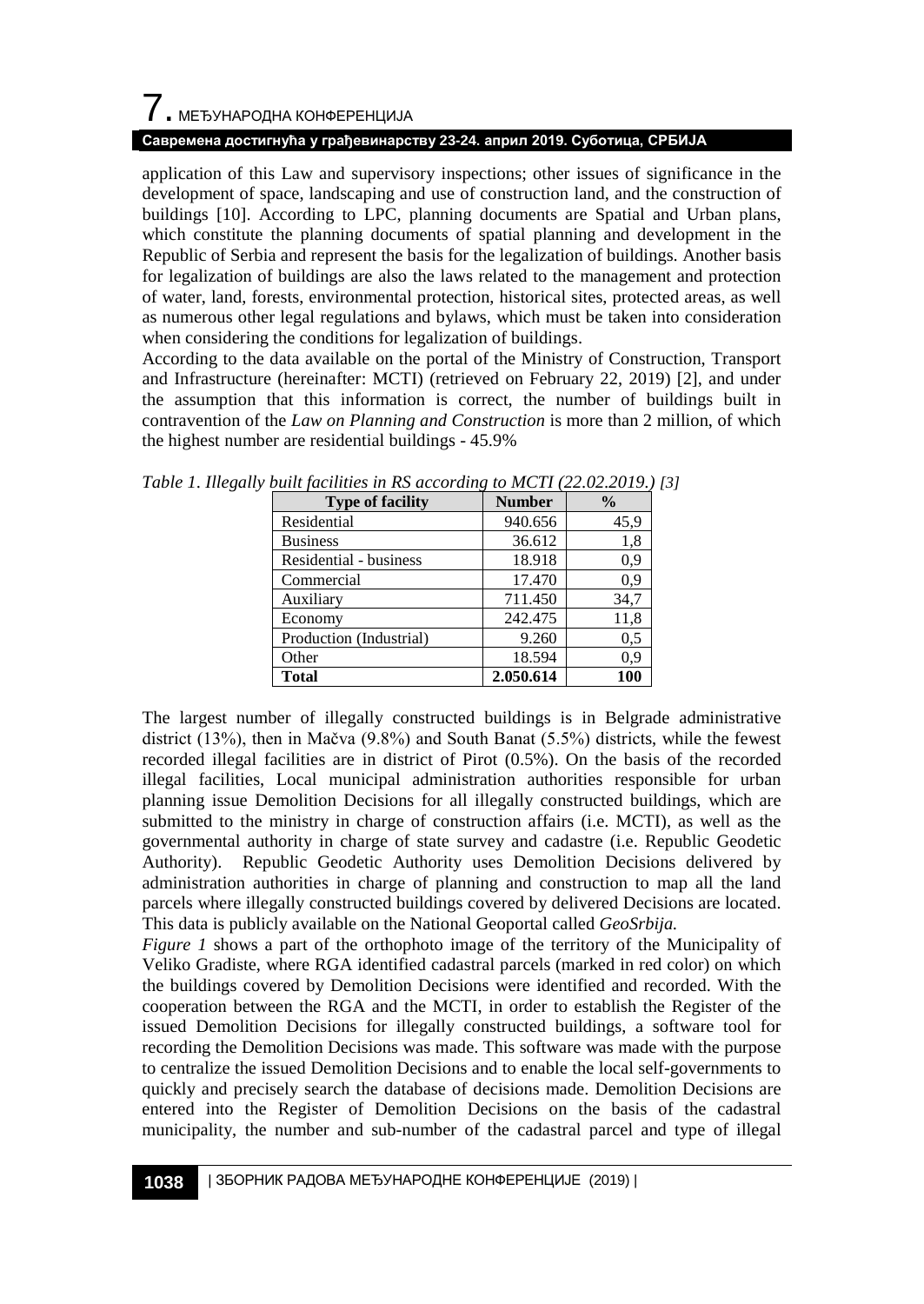#### **Contemporary achievements in civil engineering 23-24. April 2019. Subotica, SERBIA**

facility, and the access to the application is available on-line to the authorized and registered users on the RGA portal [5]. The dynamics of publishing data on *GeoSrbija* depend on the dynamics of the input of the Demolition Decisions into the Register. Legalization of illegal buildings is quite a challenge for the Republic of Serbia. According to the data available on the RGA's portal retrieved on February 25, 2019 there are 4,774,222 registered buildings in the Real Estate Cadastre [4]. As already mentioned, under the assumption that the number of recorded illegal facilities available on the MGSI portal is correct, then it can be concluded that approximately 30% of all buildings in the Republic of Serbia are illegally constructed.



*Figure 1. Graphical presentation of the issued Demolition Decisions on the part of the territory of the Municipality of Veliko Gradiste on portal GeoSrbija [1]*

Illegally constructed buildings were not subject to property taxation and collection of property tax because initial property tax registers were based on cadastral records. The exception were cases where local tax administrations in charge of property taxation and collection of property tax, had received Tax Declaration from the property owner regarding his property right on real estate. In order to improve property tax revenue, local governments decided to undertake updating property tax records on their own with greater or smaller success rate depending on the municipality and their way of bringing tax rolls up to date. Due to very heterogeneous way of collection and data collected this created a lot of discrepancy between cadastral records and property tax rolls creating more obstacles. Due to disparity of records and difficulty in proving ownership, both tax rolls and tax collection rate are considerably lower than local governments would like. This translates into considerable financial losses for local governments' budgets, which then need to be supplemented from the state budget so even though the most visible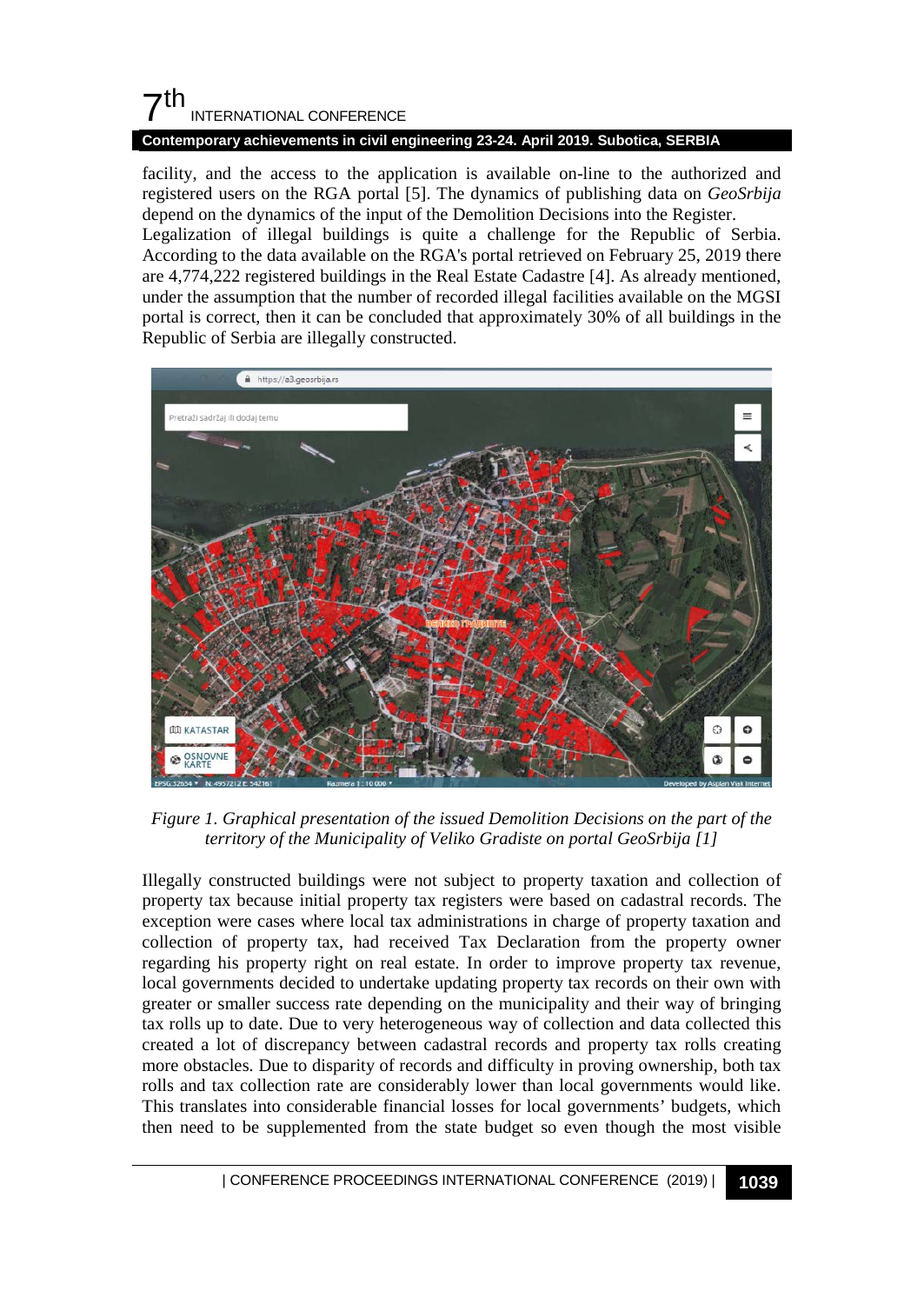# $\overline{\phantom{a}}$ . МЕЂУНАРОДНА КОНФЕРЕНЦИЈА

### **Савремена достигнућа у грађевинарству 23-24. април 2019. Суботица, СРБИЈА**

impact of illegal construction is on the local governments and municipalities, there is an indirect, but also significant, impact on the budget of Republic of Serbia as well.

For the purpose of realization of the project of Mass Property Valuation, that is a subcomponent of the World Bank's: "Real Estate Management Project in Serbia", from the Project's funds, very high resolution satellite images of the whole territory of Republic of Serbia were purchased in 2016. Side benefit of these satellite images is the use for the needs of the state administration and local self-government administration in the process of legalization of illegally constructed buildings. In addition to the purchase of satellite images, the Government also allocated funds for engaging of human resources working on legal affairs in Local municipal administrations, whose number depends on the number of illegal facilities on their territory of cities and municipalities. The fact that the prohibition of employment in the public sector is in force since 2014, and that an increase in the number of employees dealing with legal affairs is planned for more than 1,000 [2], testifies that the legalization of buildings is a public interest for the Republic of Serbia, as defined in the Law [9]. The expected effects of legalization are numerous: accurate Real Estate Cadastre; increased revenues from collecting property taxes and other taxes; removal of buildings that do not meet the prescribed construction conditions; as well as objects that present risk to life and health; enabling a greater degree of implementation of electronic procedures in the field of real estate management and many others.

## **3. REGISTRATION OF SPECIAL PARTS OF BUILDINGS (FACILITIES) IN THE REAL ESTATE CADASTRE**

According to *The Law on State Survey and Cadastre*, general conditions for the registration of property rights, pre-registration and registration in the Real Estate Cadastre are the existence of: registered real estate, registered predecessors and appropriate registration documents, as prescribed by the Law [8]. This procedure is simple when the real estate is registered in the Real Estate Cadastre. If it's not, there are two ways of registration, depending on the method of obtaining a registration document: based on the document obtained in a consolidated procedure<sup>4</sup> or based on legalization.

In May 2018, Serbian Government adopted *The Law on the Registration Procedure with the Cadastre of Real Estate and Utilities*. This Law governs the rules of registration procedure with the cadastre of real estate and the cadastre of utilities maintained, the subject and types of registration in such procedure and the rules of the procedure for issuing excerpts from the stated registers, and other issues of importance for maintaining real estate cadastre and cadaster of utilities. The provisions of this law regulating the subject and types of registration should also apply to the procedure for cadastral renewal, unless otherwise provided by law. [11]. According to this Law, the registration of special parts of the buildings is carried out in different ways [11]:

- Data on the building and special parts of buildings for which a use permit has been issued in a consolidated procedure (in accordance with the law governing planning and

<span id="page-5-0"></span><sup>&</sup>lt;sup>4</sup> The consolidated procedure includes the issuance of a construction permit and the decisions defined in art. 145 of *The Law on Planning and Construction*.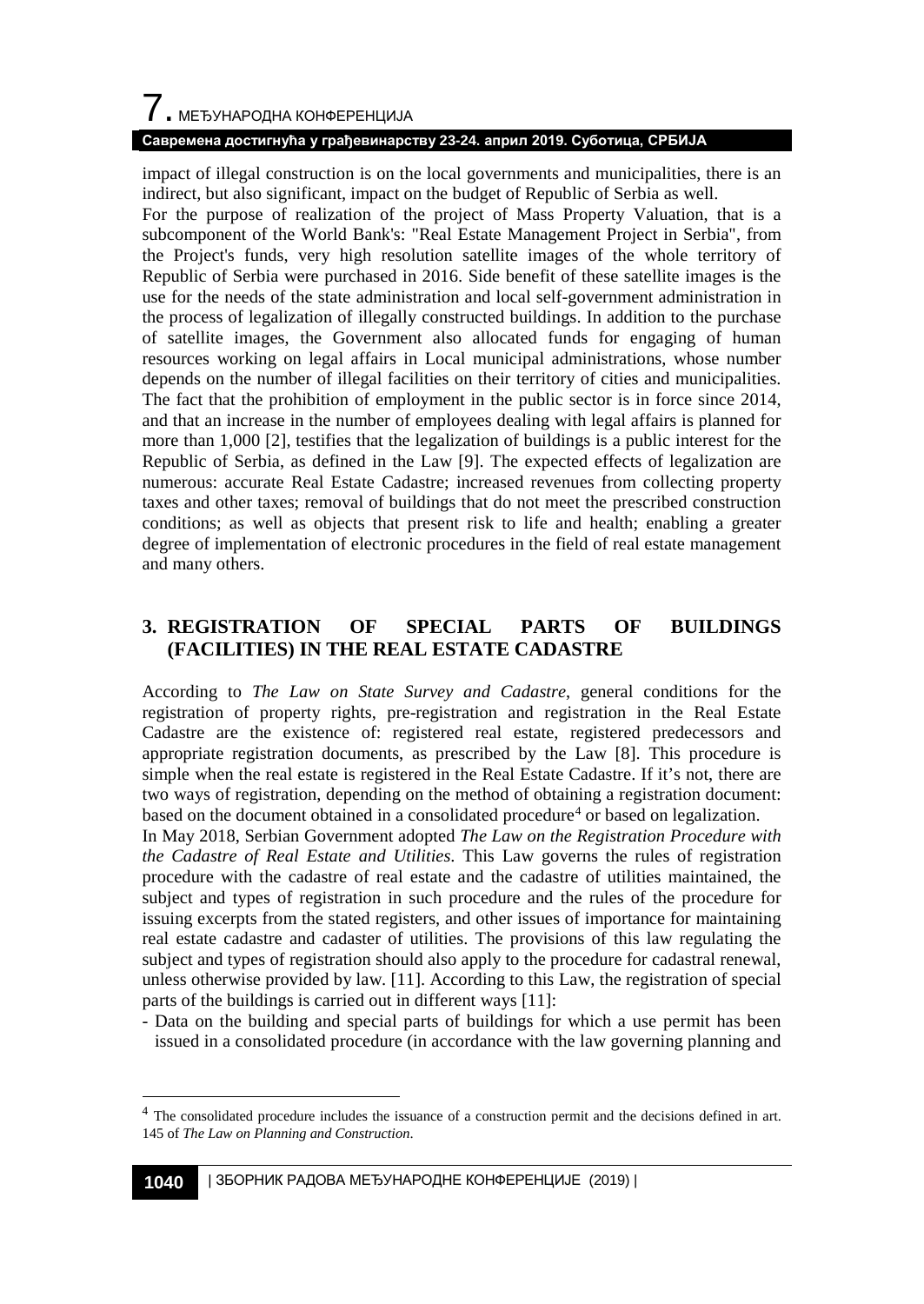#### **Contemporary achievements in civil engineering 23-24. April 2019. Subotica, SERBIA**

construction) shall be registered on the basis of use permit and the Geodetic works study.

- Data on the special parts of buildings for which no use permit has been issued in a consolidated procedure (under the law governing planning and construction) shall be registered as follows:
- 1) In the case of real estate property for which a use permit or a building permit has been issued, the data on the special part shall be registered on the basis of those permits if it contains such data; otherwise, special parts will be registered on the base of the certificate from the competent authority (issued on the base of the technical documentation upon which a building permit or a use permit has been issued, and if the competent authority is not able to issue such a certificate), or on the basis of the findings and opinions of the permanent court expert in the field of construction on the circumstances of the data on a special part of the building according to building or usage permit;
- 2) In case of a real estate built before the construction regulations came into force<sup>[5](#page-6-0)</sup>, depending on the type of building, the data on a special part of such a building shall be registered on the basis of the certificate of the competent authority or findings and opinions of the permanent court expert in the field of construction;
- 3) In case of real estate for which a permit has not been issued and which was not built before the construction regulations came into force, the data on a special part of the building shall be registered on the basis of the Geodetic works study.

Registration of over ground and underground buildings in the Real Estate Cadastre through the legalization procedure represents a great challenge for the profession, first of all because of an inability to estimate the exact number of illegally constructed buildings, as well as the number of special parts of these buildings (apartments, commercial spaces, garages and others). The procedure of registration of illegal over ground buildings is facilitated by the purchase of satellite images, but registering illegal underground buildings and utilities and their special parts could be treated as a challenge. Therefore, it cannot be foreseen when the legalization process of all illegally constructed buildings and their special parts will be completed.

Practically, the process of legalization begins and ends in the Republic Geodetic Authority. Local RGA offices are in charge of issuing excerpts from the Real Estate Cadastre, which represent the proof of property rights. Namely, the procedure of legalization is initiated by determining the appropriate right on the construction land or building that is a subject of legalization. The subject of legalization may be a building for which the owner provides proof of the appropriate right on the construction land or building, depending on which type of work or type of building is subject to legalization. The ownership of the building; the right of ownership, the right to use or the right to lease publicly owned construction land, and other rights prescribed by the Law on Planning and Construction, as well as appropriate rights on construction land are considered as property rights in terms of legislation of illegally constructed buildings. The procedure of legalization continues with the preparation of the Report on current condition of special part of the building, whose integral part is the Geodetic works study.

<span id="page-6-0"></span> <sup>5</sup> *The General Regulation on Construction* ("Official Gazette of the FPRY", no. 46/48), *The Law on Conditions for the Construction of Residential Buildings in the Country* ("Official Gazette of PRS" no. 7/61) or *The Law on the Construction of Investment Facilities* ("Official Gazette of SRS" no. 25/73)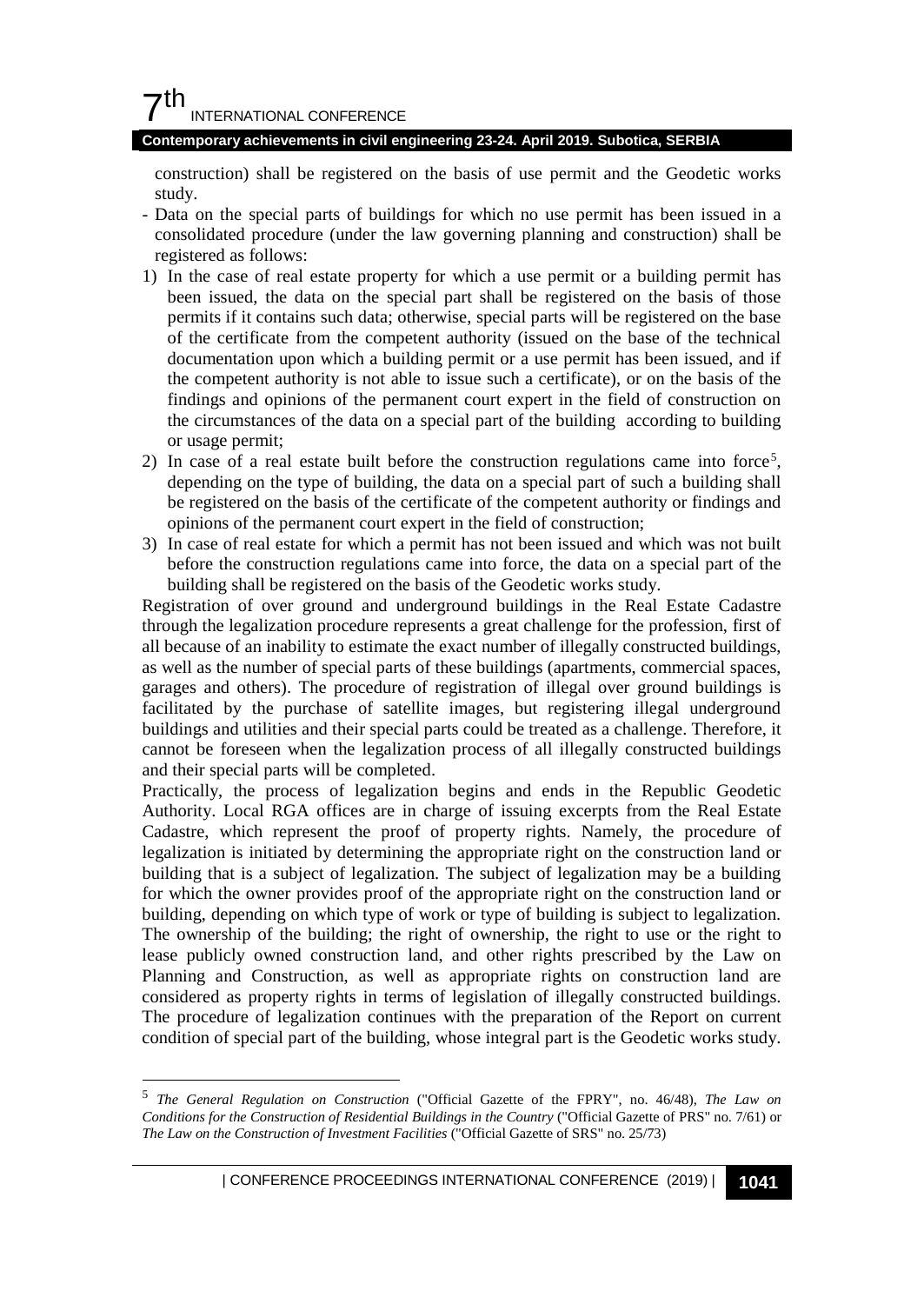## 7. МЕЂУНАРОДНА КОНФЕРЕНЦИЈА

### **Савремена достигнућа у грађевинарству 23-24. април 2019. Суботица, СРБИЈА**

The Report on current condition of special part of the building is made by a company or other legal entity or entrepreneur, which are registered in the appropriate register. In practice, this report is made by an architect-designer with the appropriate license. The contents of the Report on current condition of special part of the building for the purpose of legalization depends on the class, area, purpose and use of the building and is prescribed by the Law. Geodetic works study must be in accordance with the regulations governing state survey and cadastre, and is produced by licensed private geodetic organizations. When the buildings are already registered in the graphical base of the Real Estate Cadastre, a copy of the cadastral plan with the rooftop height of the building, certified by the authorized geodetic organization is submitted instead of the Geodetic works study. If the object of legalization is a building consisting of special physical parts, the Geodetic works study is made for the building and for all special parts of the building.

The method for calculating the area of a building is regulated by the standard JUS U.C2.100 2002. This standard determines the method for uniform calculation of areas in the process of planning, designing, construction and the final sale of a facility.

The characteristic areas of a building are (Figure 2.):

- A) covered area
- B) net usable area
- C) gross constructed area.

Covered area is the area of the land covered by the building after it is completed. Net usable area is the area between walls and partitions. Gross constructed area is the area determined by the external measures of finely processed elements (facade walls, fence).



*Figure 2. The characteristic areas of a building [6]*

When purchasing or selling special parts of buildings, net usable area must be used. For their calculation, measurements are made between the finally processed walls at the floor level, without taking into account the dimensions of the battens, curbs, etc. The floor area under the doors, windows, alcoves and niches above the level of the floor are not calculated in net usable area. Surface area of the radiators, installed parts of furniture, equipment etc. are calculated in the net usable area.

Only part of the attic in which its light height is at least 1.5 meters is counted in the net usable area. As for the terrace, the built fence is not counted on the net surface.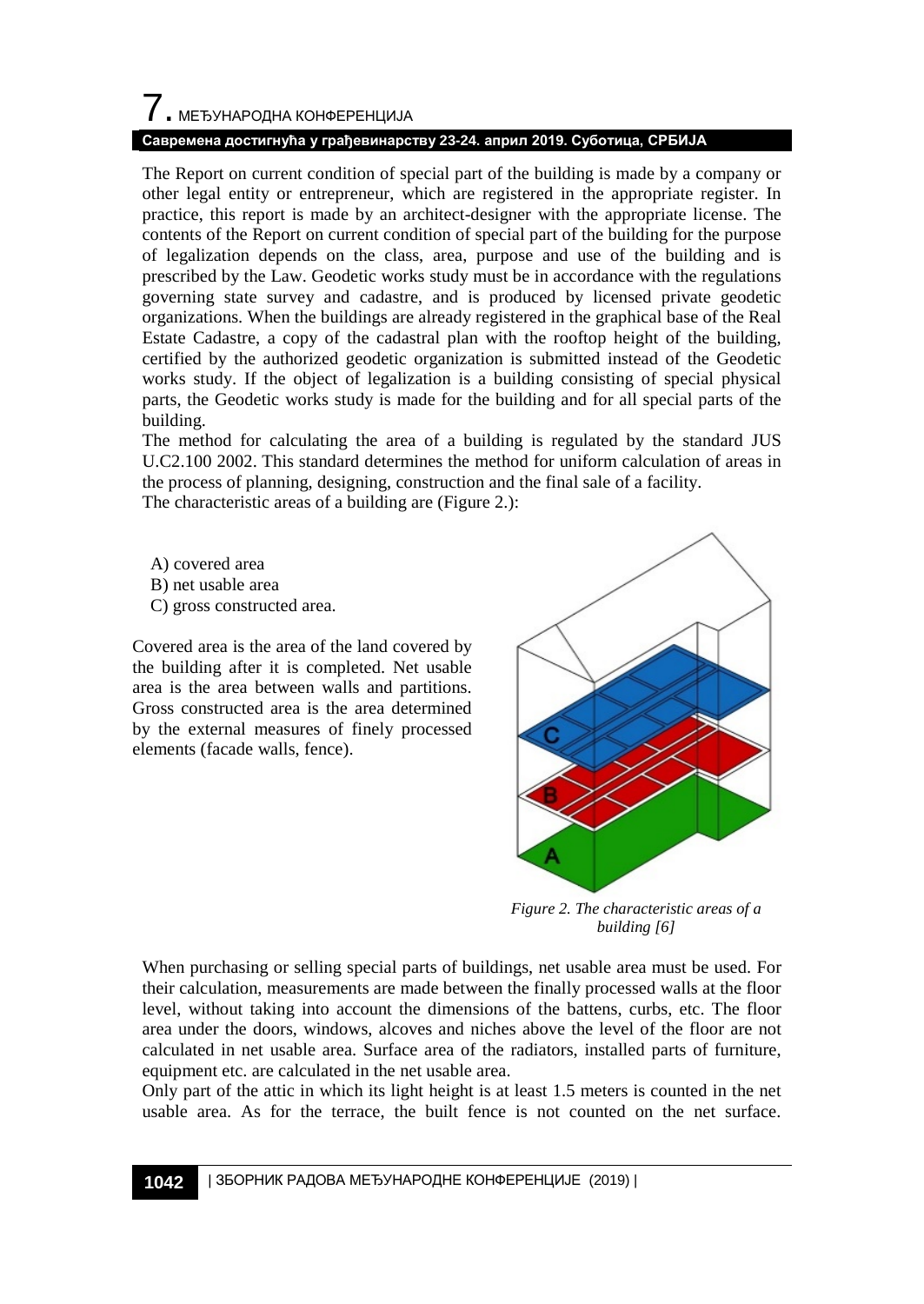#### **Contemporary achievements in civil engineering 23-24. April 2019. Subotica, SERBIA**

However, as far as the steel fence is concerned, as it falls into the elements of the equipment, the area under it, is counted in the total net usable area.

For the registration of one or several parts of the building, as well as in case of an extension needed to be calculated in a usable net area or when it is necessary to divide facility into several parts that are in the ownership of different persons, it is necessary to make a Study on separation of special parts of the building. This Study will define the gross and net surfaces, as well as the surfaces of the common areas of the building, which will be the base for the registration of special parts of the building in the Real Estate Cadastre. The process of legalization of facilities ends with the issuance of a Legal Decision, i.e. a legal document enabling the facility registration in the Real Estate Cadastre (use permit), or completion of the legalization process. The registration of the facilities in the Real Estate Cadastre and Cadastre of Utilities is deemed to be final on a validity date of the Legal Decision. An authority responsible for legalization submits to the Republic Geodetic Authority the following documents: Geodetic works study and a copy of the final decision on legalization, after which the RGA issues a decision on the house number and makes the registration of the property right on the building or special parts of the building [9]. It is important to note that the registration of buildings in the Real Estate Cadastre, that is made in accordance with Building legislation law is exempted from the payment of the registration fee which is normally paid in regular circumstances, which is another indicator of the simplification of the registration procedure compared with previous legal solutions.

## **4. CONCLUSION AND DISCUSSION**

The Real Estate Cadastre is a basic and public register of real estates and property rights, but only registered real estates and registered property rights. The information collected from the satellite image and the number of Demolition Decisions taken in the consolidated procedure showed that the Real Estate Cadastre is not up-to-date. In order to establish and maintain an accurate and complete evidence of real estate in the interests of the safety of legal transactions, which is achieved by the up-to-date introduction of complete and accurate data on real estates and property rights in the Real Estate Cadastre and Cadastre of Utilities, in May 2018 *The Law on the Registration Procedure with the Cadastre of Real Estate and Utilities* was adopted. The question arises: "What are the benefits and goals of the reforms undertaken in the last few years by adopting new and amending existing laws in the field of planning, construction and cadastre?". Some of the answers are:

- Creation of an up-to-date Real Estate Cadastre and, as a consequence, increased confidence of citizens in ownership records;
- More efficient collection of property tax and other taxes;
- Secure purchase of real property by preventing multiple sales of special parts of buildings by real estate sellers;
- Creation of a Building registry with up-to-date information on special parts of buildings;
- Establishment of the following principle in the relationship between citizens and the public administration: Documents governed by one state authority, in proceedings conducted in front of another state authority are not to be obtained by applicants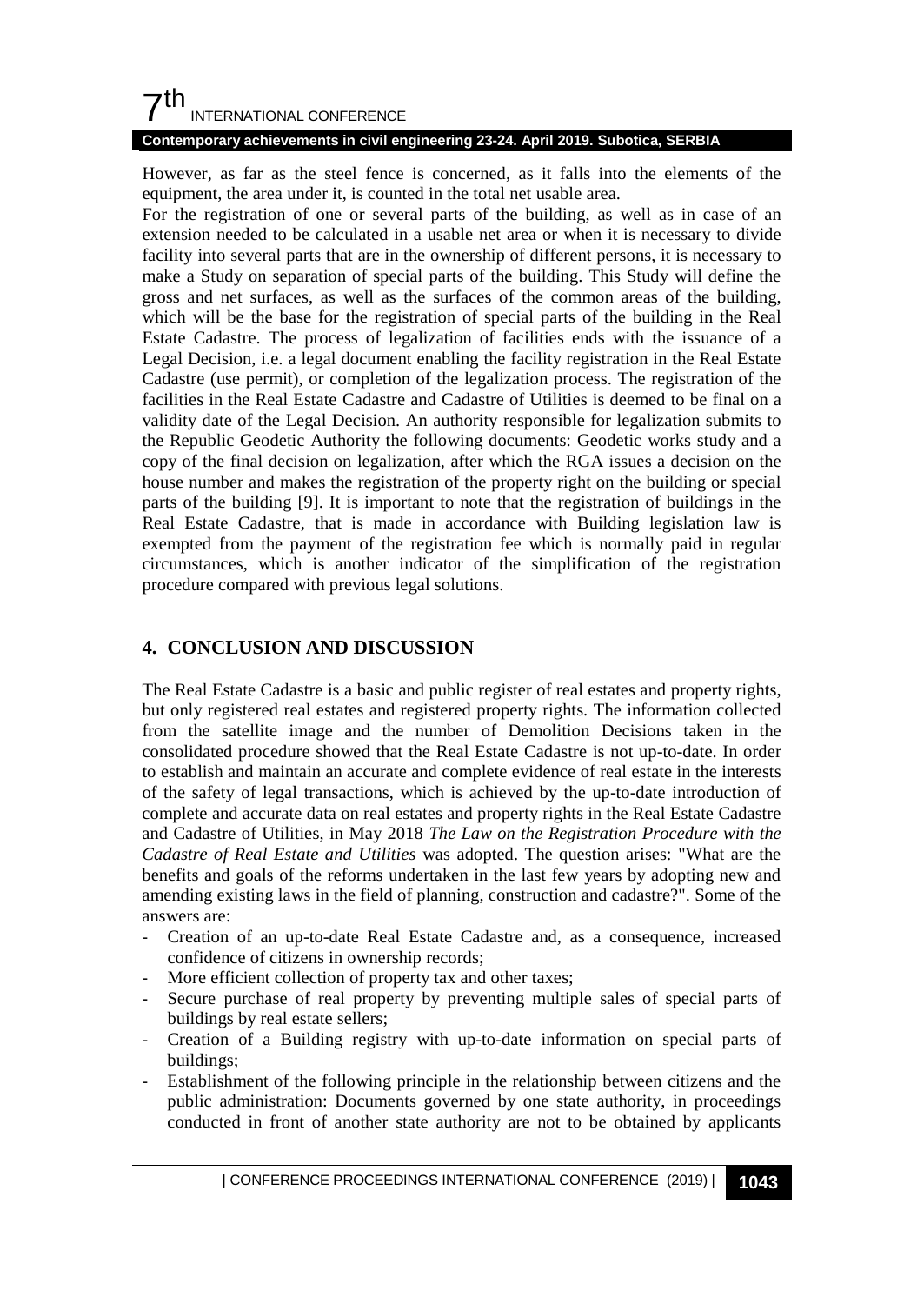#### **Савремена достигнућа у грађевинарству 23-24. април 2019. Суботица, СРБИЈА**

themselves, instead documents are exchanged ex officio between the authorities themselves. This concept is known in an international practice as a unified counter, and our regulations call it a unified procedure. In this concept, applicants (citizens) are not couriers for the public sector.

- The entire exchange of documents between applicants and the public administration, as well as within the public administration, is done exclusively in electronic way, or via e-Government;
- Creation of a more favorable business climate and greater security for investments;
- Creation of conditions for sustainable planning of land use and use of real estate;
- Improvements of business environment in the country, which can be seen through the ascendance of Serbia's position on the World Bank Doing business list.

Serbia made the process of obtaining building permits dealing faster in 2016 by: implementing an online One-stop-shop system for Electronic Issuing of Building Permits and by simplifying property transfer process by introducing effective time limits due to changes in Law on state survey and cadastre. Those changes immediately affected Serbia's ranking on a World Bank Doing business list as shown in Table 2.

| Table 2. Serbia s ranking on a world Bank Doing business (DB) list per year [7] |               |               |               |               |               |  |
|---------------------------------------------------------------------------------|---------------|---------------|---------------|---------------|---------------|--|
| <b>Area</b>                                                                     | <b>DB2015</b> | <b>DB2016</b> | <b>DB2017</b> | <b>DB2018</b> | <b>DB2019</b> |  |
| Construction permitting                                                         | 186           | 139           | 36            |               |               |  |
| Registering property                                                            |               |               | 56            |               |               |  |

*Table 2. Serbia's ranking on a World Bank Doing business (DB) list per year [7]*

The Doing Business list is a good instrument for making comparisons and adopting best practices and solutions from the most successful countries. According to the Doing Business methodology, the adoption of even the best regulations does not lead to a progress, if it is not accompanied with proper implementation. The time will show how much the planned reforms have been implemented and whether the goals set by the public administration have been fulfilled.

### **REFERENCES**

[1] Geosrbija[. https://a3.geosrbija.rs/,](https://a3.geosrbija.rs/) download 22.02.2019.

[2] MCTI. Ministry of Construction, Transport and Infrastructure. [https://www.mgsi.gov.rs,](https://www.mgsi.gov.rs/) download 22.02.2019.

[3] MCTI. Ministry of Construction, Transport and Infrastructure. [https://www.mgsi.gov.rs/cir/dokumenti-list/89/179,](https://www.mgsi.gov.rs/cir/dokumenti-list/89/179) download 22.02.2019.

[4] RGA. Republic geodetic authority. [www.rgz.gov.rs,](http://www.rgz.gov.rs/) download 22.02.2019.

[5] RGA. Republic geodetic authority. [http://www.rgz.gov.rs/registri-rgz](http://www.rgz.gov.rs/registri-rgz-a/evidencija-re%C5%A1enja-o-ru%C5%A1enju-bespravno-podignutih-objekata)[a/evidencija-re%C5%A1enja-o-ru%C5%A1enju-bespravno-podignutih-objekata,](http://www.rgz.gov.rs/registri-rgz-a/evidencija-re%C5%A1enja-o-ru%C5%A1enju-bespravno-podignutih-objekata) download 03.03.2019.)

[6] *Izračunavanje površina objekata u oblasti visokogradnje - JUS U.C2.100 2002*. Savezni zavod za standardizaciju, Beograd, **2002.**

[7] The World Bank: *Doing Business*. [http://www.doingbusiness.org/,](http://www.doingbusiness.org/) download 04.03.2019.)

[8] *Zakon o državnom premeru i katastru* ("Službeni glasnik RS", br. 72/2009, 18/2010, 65/2013, 15/2015, 96/2015, 47/2017, 113/2017, 27/2018, 41/2018)